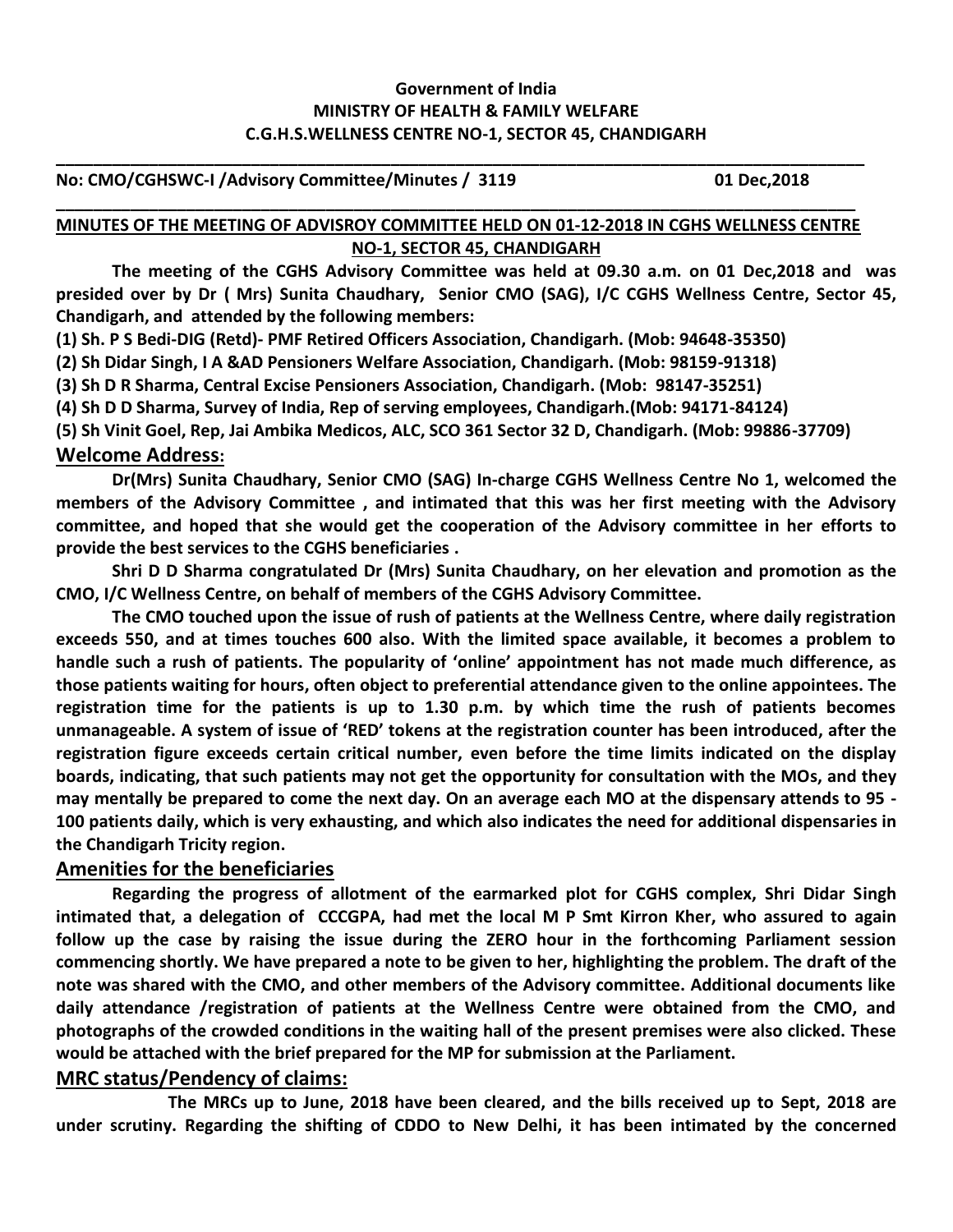**authorities, that shifting of CDDO to Delhi, is as per govt policy. The procedure of submitting the MRCs has since been streamlined and the delays which occurred in the recent past have been addressed.**

# **Availability of Drugs in the WC:**

**As per records, there are 300 Generic items and 90 Proprietary items available in the WC. No problem is being faced by CGHS beneficiaries in supply of medicines. The medicines and drugs are now being procured through AMRIT outlet, which has greatly eased the position, which has also reduced the need to obtain indented medicines from the ALC This would particularly benefit the patients, especially those from outstations, who would get practically all the prescribed medicines and drugs on the same day, forestalling repeat visit for the indented medicines.**

# **Performance of authorized Local Chemist (ALC)**:

**There has been no problem with the supply of local purchased medicines from the authorised local chemist (ALC). The supply of indented medicine is being received in time. The bills of the ALC are also being cleared in time. The representative of the ALC expressed a desire to provide generic medicines to CGHS, as against those procured from AMRIT outlet. The CMO advised him to approach the concerned CGHS authorities in this regard.**

### **Staff Punctuality & Behaviour**:

**The staff at the WC is a dedicated lot, and their conduct and behaviour has been praiseworthy. They are courteous and helpful to all patients especially the senior/aged/ patients with disability.**

## **Cleanliness & Maintenance of Wellness Centre:**

**Under the prevailing circumstances, the upkeep of the premises is appreciable.**

## **Suggestion /Grievance Redressal:**

**The suggestion / complaint box, which had not been opened for the past few months, because the Advisory Committee meetings were held at the office of AD, CGHS, in Sector 9, was opened by Shri Didar Singh and found nine communications.** 

**(1)- Shri Brij Bhushan Chadha, of I A & AD, (CGHS Card – 3247263), in his complaint dated 28-06-2018, addressed to Dr Ashwani Kumar, the then CMO I/C. WC, contended that the attending CGHS MOs, while issuing the medicines prescribed by the specialist in GMCH, Sector 32, Chandigarh, do not explain the dose to be taken by the patient, and also that few medicines were not issued as per specialists prescription. He stressed that the CGHS MOs should issue the same medicines as prescribed by the govt specialists. He also suggested that the colns 'dose' and 'advice', as printed in the computer generated CGHS slip should be filled up by the CGHS MOs, instead leaving these blank.**

*The CMO explained that, as per govt policy, the prescribed medicines are provided to the CGHS patients, as per the formulation list of CGHS, and in case generic medicines of equivalent salt /salts is available, these are issued in compliance with govt of India guidelines. Regarding the cols, left blank, it is imperative that consulting specialist doctor advises the patients regarding the dose and related matters, and CGHS WC's role is restricted to the issues the prescribed medicines. However, in case the patient expresses any doubt, it is always clarified / explained to him by the CGHS MO.*

**(2)- Shri Surinder Singh, (2229, Sector 71, Mohali), in his complaint dated 02/07/2018, referred to rush of patients at the Medicine Dispensing Window, and suggested opening of additional dispensing counter.**  *The CMO indicated that due constraints of space at the present location, it is not feasible at present.*